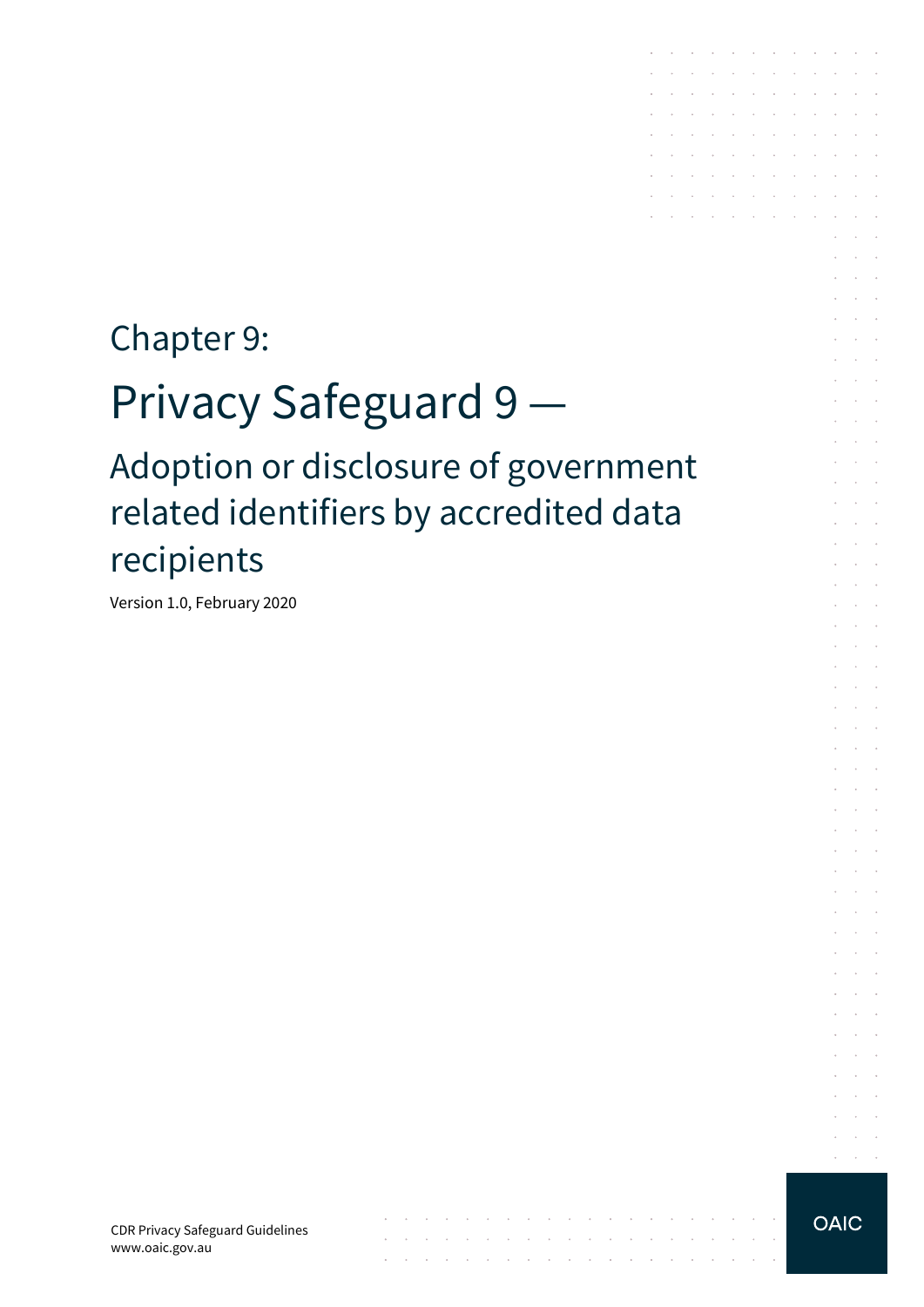## Contents

| <b>Key points</b>                                             | 3 |
|---------------------------------------------------------------|---|
| What does Privacy Safeguard 9 say?                            |   |
| Why is it important?                                          | 3 |
| Who does Privacy Safeguard 9 apply to?                        | 3 |
| How Privacy Safeguard 9 interacts with the Privacy Act        | 4 |
| Meaning of government related identifier                      | 4 |
| 'Identifiers'                                                 | 5 |
| 'Government related identifier'                               | 5 |
| Adopting, using or disclosing a government related identifier | 6 |
| 'Adopt'                                                       | 6 |
| 'Use'                                                         | 6 |
| 'Disclose'                                                    | 7 |
| Exceptions                                                    | 7 |
| Interaction with other privacy safeguards                     | 8 |
| Privacy Safeguards 3 and 4                                    | 8 |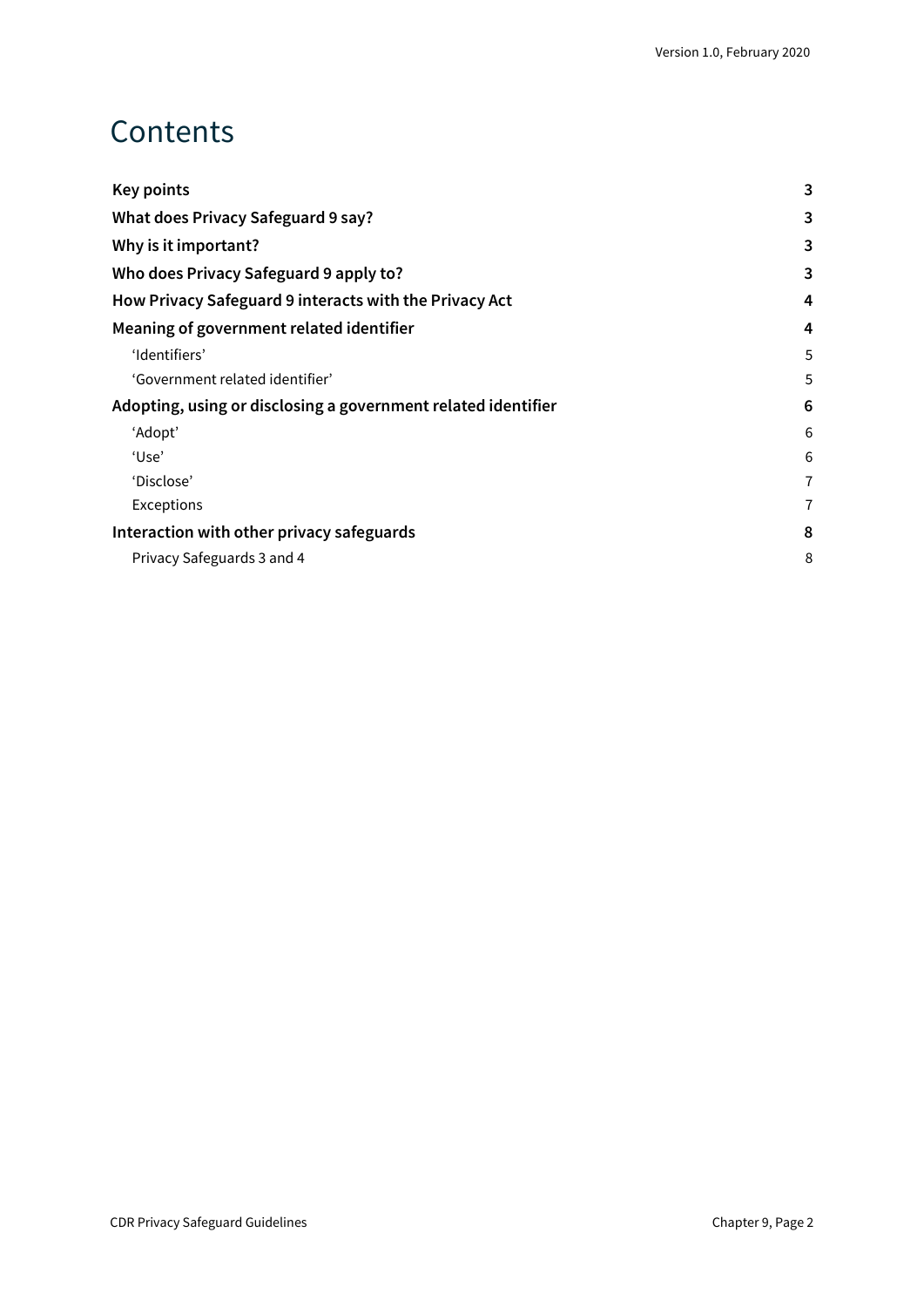# <span id="page-2-0"></span>**Key points**

- Privacy Safeguard 9 sets out a prohibition on accredited data recipients adopting, using or disclosing government related identifiers unless required or authorised:
	- o under another Australian law, or
	- o as prescribed by regulations made under the *Privacy Act 1988* (Privacy Act).
- A government related identifier is a number, letter or symbol, or a combination of any or all of those things, that has been assigned by certain government entities and is used to identify the individual or to verify the identity of the individual.
- An individual cannot consent to the adoption, use or disclosure of their government related identifier.

# <span id="page-2-1"></span>**What does Privacy Safeguard 9 say?**

- $9.1$ Privacy Safeguard 9 prohibits an accredited data recipient that has collected consumer data right (CDR) data which includes a government related identifier of a consumer for the CDR data, from:
	- adopting the government related identifier as its own identifier of the consumer, or otherwise using the government related identifier, or
	- disclosing CDR data which includes the government related identifier
	- unless authorised or required by or under:
		- o an Australian law other than the consumer data rules (CDR Rules), or
		- o Australian Privacy Principle (APP) 9.3, which allows an entity to adopt, use or disclose a government related identifier of an individual as prescribed by regulations made under the Privacy Act.
- $9.2$ Privacy Safeguard 9 only concerns government related identifiers of individuals.
- 9.3 In this Chapter, a government related identifier of a CDR consumer included with the CDR consumer's CDR data is referred to as a 'CDR consumer government related identifier'.

# <span id="page-2-2"></span>**Why is it important?**

9.4 The objective of Privacy Safeguard 9 is to restrict use of government related identifiers so that they do not become universal identifiers, which could jeopardise privacy by enabling CDR data from different sources to be matched and linked in ways that a consumer may not agree with or expect.

# <span id="page-2-3"></span>**Who does Privacy Safeguard 9 apply to?**

Privacy Safeguard 9 applies to accredited data recipients. It does not apply to data holders 9.5 or designated gateways. However, data holders and designated gateways must ensure that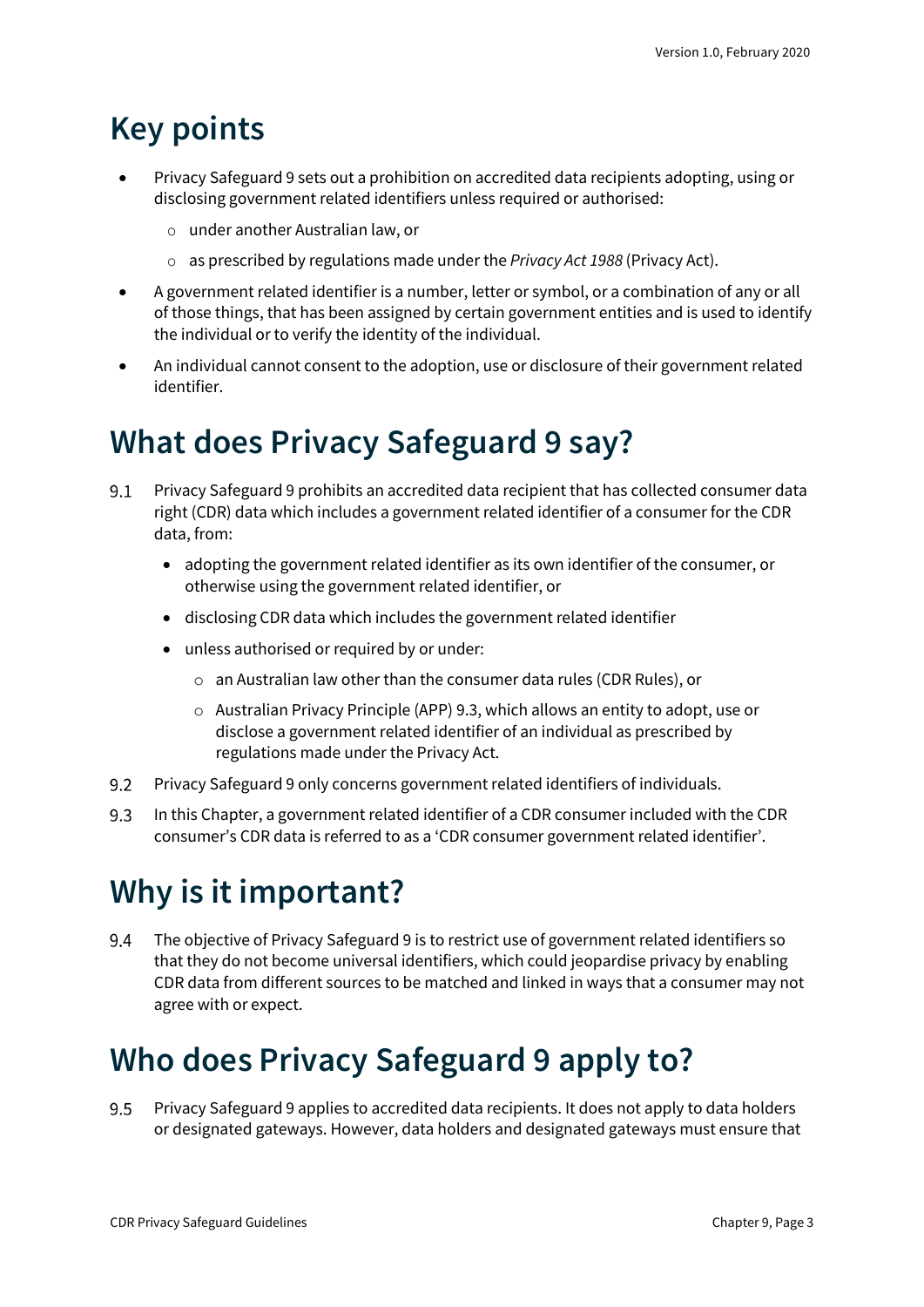they are adhering to their obligations under the Privacy Act and APP 9 in relation to government related identifiers of individuals.

# <span id="page-3-0"></span>**How Privacy Safeguard 9 interacts with the Privacy Act**

- 9.6 It is important to understand how Privacy Safeguard 9 interacts with the Privacy Act and the  $APPS<sub>1</sub>$  $APPS<sub>1</sub>$  $APPS<sub>1</sub>$
- 9.7 APP 9 prohibits an APP entity from adopting, using or disclosing a government related identifier unless an exception applies.

| <b>CDR</b> entity                                | Privacy protections that apply in the CDR context                                                                                                                                                           |
|--------------------------------------------------|-------------------------------------------------------------------------------------------------------------------------------------------------------------------------------------------------------------|
| Accredited person /<br>accredited data recipient | <b>Privacy Principle 9</b>                                                                                                                                                                                  |
|                                                  | Privacy Safeguard 9 applies instead of APP 9 to the handling of<br>government related identifiers contained within CDR data collected<br>by an accredited data recipient under the CDR regime. <sup>2</sup> |
|                                                  | APP 9 will continue to apply to the handling of government related<br>identifiers collected by an accredited person or accredited data<br>recipient within data that is not CDR data. <sup>3</sup>          |
| <b>Designated gateway</b>                        | APP <sub>9</sub>                                                                                                                                                                                            |
|                                                  | Privacy Safeguard 9 does not apply to a designated gateway.                                                                                                                                                 |
| Data holder                                      | APP <sub>9</sub>                                                                                                                                                                                            |
|                                                  | Privacy Safeguard 9 does not apply to a data holder.                                                                                                                                                        |

# <span id="page-3-1"></span>**Meaning of government related identifier**

- 9.8 'Government related identifier' has the meaning given to it in the Privacy Act. [4](#page-3-5)
- 9.9 Privacy Safeguard 9 only concerns government related identifiers of individuals.
- This safeguard only applies to consumers who are individuals. For example, the Australian Business Number (ABN) of a body corporate would not be subject to Privacy Safeguard 9. (Note that the ABN of an individual is not an 'identifier' under s 6(1) of the Privacy Act). An identifier of an individual who is a sole trader or who runs a small business will be captured by Privacy Safeguard 9.

<span id="page-3-2"></span><sup>&</sup>lt;sup>1</sup> The Privacy Act includes 13 APPs that regulate the handling of personal information by certain organisations and Australian Government agencies.

<span id="page-3-3"></span><sup>2</sup> Section 56EC(4)(d) of the Competition and Consumer Act.

<span id="page-3-4"></span><sup>&</sup>lt;sup>3</sup> All accredited persons are subject to the Privacy Act and the APPs in relation to information that is personal information but is not CDR data. See s 6E(1D) of the Privacy Act.

<span id="page-3-5"></span><sup>4</sup> Sections 56EL(1)(b) and 56EL(2)(b) of the Competition and Consumer Act.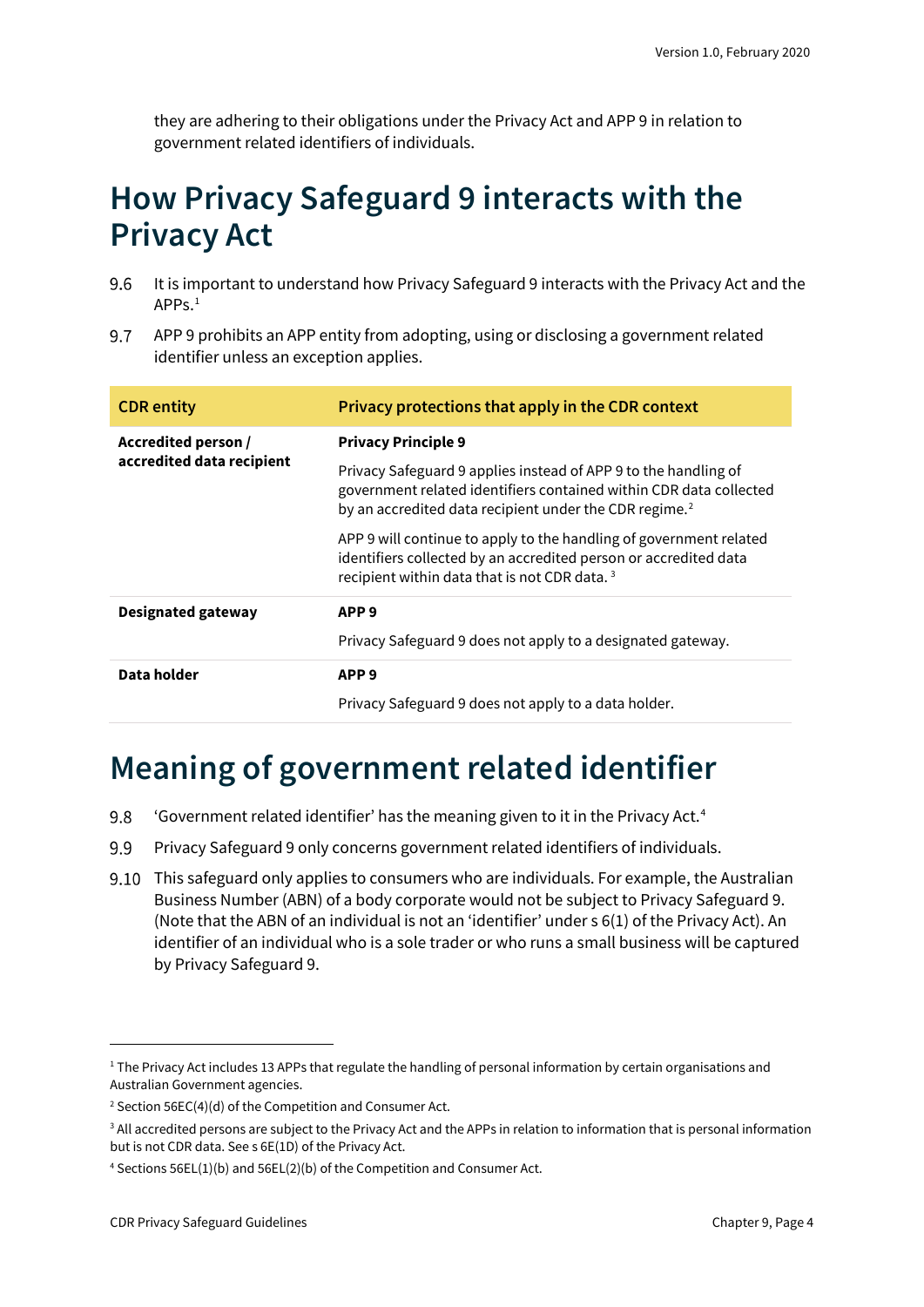### <span id="page-4-0"></span>**'Identifiers'**

- 9.11 An 'identifier' of an individual is defined in subsection  $6(1)$  of the Privacy Act as a number, letter or symbol, or a combination of any or all of those things, that is used to identify the individual or to verify the identity of the individual.
- The following are explicitly excluded from the definition of identifier:
	- an individual's name
	- an individual's ABN, and
	- anything else prescribed by the regulations made under the Privacy Act. $5$  This provides flexibility to exclude any specified type of identifier from the definition, and therefore the operation of both Privacy Safeguard 9 and APP 9, as required.

### <span id="page-4-1"></span>**'Government related identifier'**

- A 'government related identifier' of an individual is defined in subsection 6(1) of the Privacy Act as an identifier that has been assigned by:
	- $\bullet$  an agency<sup>[6](#page-4-3)</sup>
	- a State or Territory authority<sup>[7](#page-4-4)</sup>
	- an agent of an agency, or a State or Territory authority, acting in its capacity as agent, or
	- a contracted service provider for a Commonwealth contract,<sup>[8](#page-4-5)</sup> or a State contract,<sup>[9](#page-4-6)</sup> acting in its capacity as contracted service provider for that contract.
- 9.14 The following are examples of government related identifiers:
	- Medicare numbers
	- Centrelink reference numbers $^{10}$  $^{10}$  $^{10}$
	- driver licence numbers issued by State and Territory authorities, and
	- Australian passport numbers.
- Some government related identifiers are also regulated by other laws that restrict the way entities can collect, use or disclose the particular identifier and related personal information. Examples include tax file numbers and individual healthcare identifiers.[11](#page-4-8) These other laws

<span id="page-4-2"></span><sup>&</sup>lt;sup>5</sup> See the Federal Register of Legislation https://www.legislation.gov.au for up-to-date versions of the regulations made under the Privacy Act.

<span id="page-4-3"></span> $6$  'Agency' is defined in s  $6(1)$  of the Privacy Act.

<span id="page-4-4"></span><sup>&</sup>lt;sup>7</sup> 'State or Territory authority" is defined in  $s$  6C(3) of the Privacy Act.

<span id="page-4-5"></span><sup>&</sup>lt;sup>8</sup> 'Commonwealth contract' is defined in s 6(1) of the Privacy Act to mean a contract, to which the Commonwealth or an agency is or was a party, under which services are to be, or were to be, provided to an agency.

<span id="page-4-6"></span><sup>&</sup>lt;sup>9</sup> 'State contract' is defined in s 6(1) of the Privacy Act to mean a contract, to which a State or Territory or State or Territory authority is or was a party, under which services are to be, or were to be, provided to a State or Territory authority.

<span id="page-4-7"></span><sup>10</sup> Note that under regulations 17 and 18 of the *Privacy Regulation 2013*, certain prescribed organisations are permitted to use or disclose certain identifiers (including Centrelink reference numbers) in specific circumstances.

<span id="page-4-8"></span><sup>&</sup>lt;sup>11</sup> For more information about the legislative regimes, visit the OAIC's Tax File Numbers page and Healthcare Identifiers page https://www.oaic.gov.au.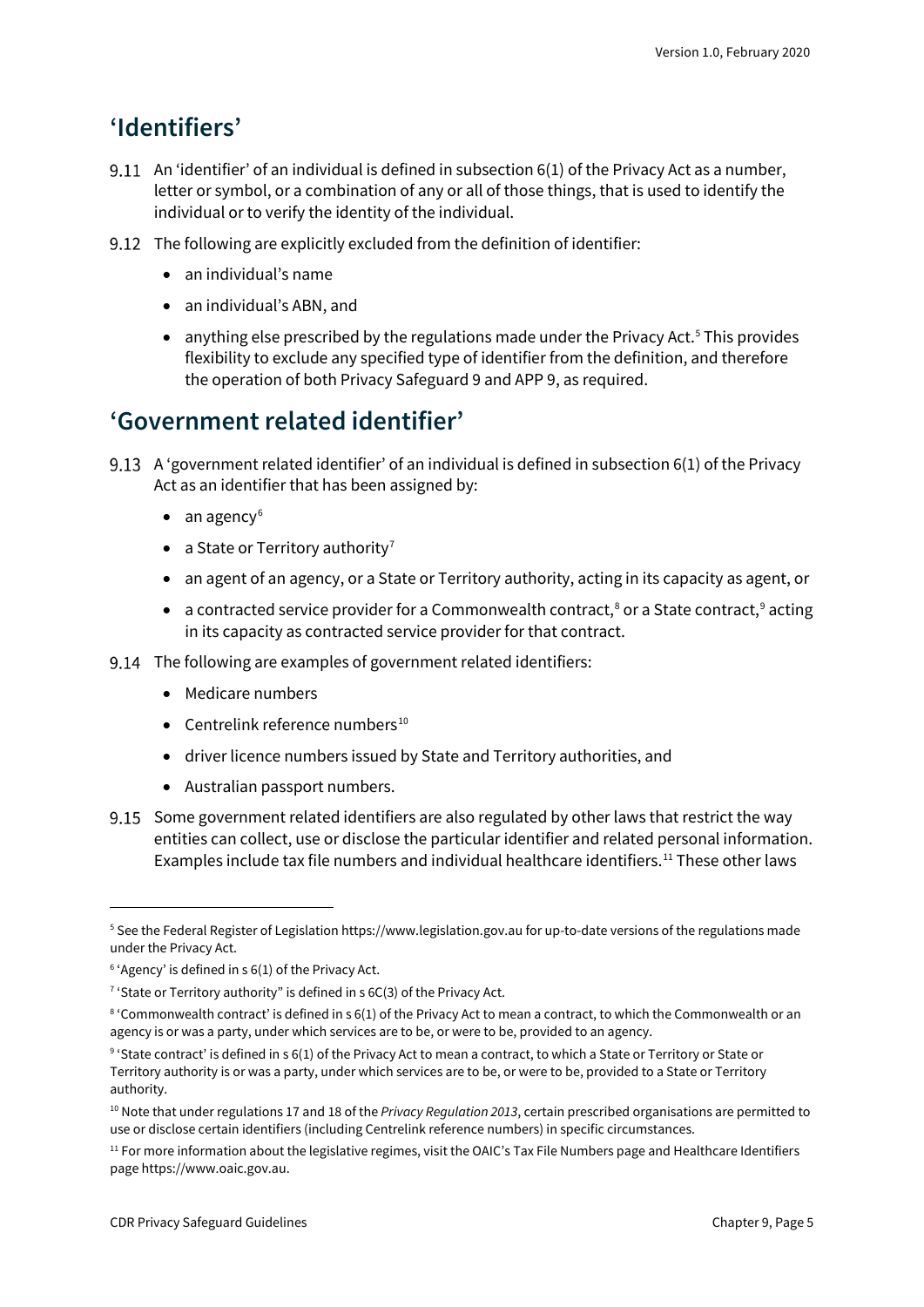apply in addition to Privacy Safeguard 9, i.e. a breach of the *Privacy (Tax File Number) Rule 2015* may be both an interference with the privacy of an individual under the Privacy Act and as a breach of Privacy Safeguard 9, as well as a potential offence under the *Taxation Administration Act 1953*.

### <span id="page-5-0"></span>**Adopting, using or disclosing a government related identifier**

9.16 An accredited data recipient must not adopt a CDR consumer government related identifier as its own identifier of the consumer, or otherwise use a government related identifier, unless an exception applies.[12](#page-5-3) In addition, an accredited data recipient must not include the government related identifier when it discloses CDR data unless an exception applies.

### <span id="page-5-1"></span>**'Adopt'**

- 9.17 The term 'adopt' is not defined in the Competition and Consumer Act and so it is appropriate to refer to its ordinary meaning.
- An accredited data recipient 'adopts' a CDR consumer government related identifier if it collects CDR data that includes a government related identifier of the consumer and organises the CDR data that it holds about that consumer with reference to that identifier.

#### **Example**

Stephanie, an accountant and accredited person, receives a consumer's driver licence number when it is disclosed to Stephanie in response to a consumer data request. Stephanie then uses the identifier to refer to that consumer in her own identification system.

As Stephanie has adopted a CDR consumer government related identifier, she may be in breach of Privacy Safeguard 9.

#### <span id="page-5-2"></span>**'Use'**

- 9.19 The term 'use' is discussed i[n Chapter B \(Key concepts\).](https://www.oaic.gov.au/consumer-data-right/cdr-privacy-safeguard-guidelines/chapter-b-key-concepts)
- Generally, an entity uses CDR data when it handles and manages that information within its effective control. Examples include:
	- the entity accessing and reading the CDR data

<span id="page-5-3"></span><sup>&</sup>lt;sup>12</sup> Section 56EL(1) of the Competition and Consumer Act. Note: The principal difference between Privacy Safeguard 9 and APP 9 is that the exceptions to the prohibition on using or disclosing government related identifiers in Privacy Safeguard 9 are much narrower than in APP 9. Only the exceptions under APP 9.1 for adopting, and APP 9.2(c) and (f) for using or disclosing, a government related identifier are carried across to Privacy Safeguard 9:

<sup>•</sup> The common exceptions between Privacy Safeguard 9 and APP 9 are where the adoption, use or disclosure of the government related identifier is authorised or required by an Australian law or court/tribunal order, or where regulations under APP 9.3 prescribe the adoption, use or disclosure.

<sup>•</sup> The exceptions in APP 9.2 for using or disclosing government related identifiers for verification purposes, fulfilling obligations to agencies or State or Territory authorities, for 'permitted general situations' or for enforcement related activities of enforcement bodies do not apply to Privacy Safeguard 9.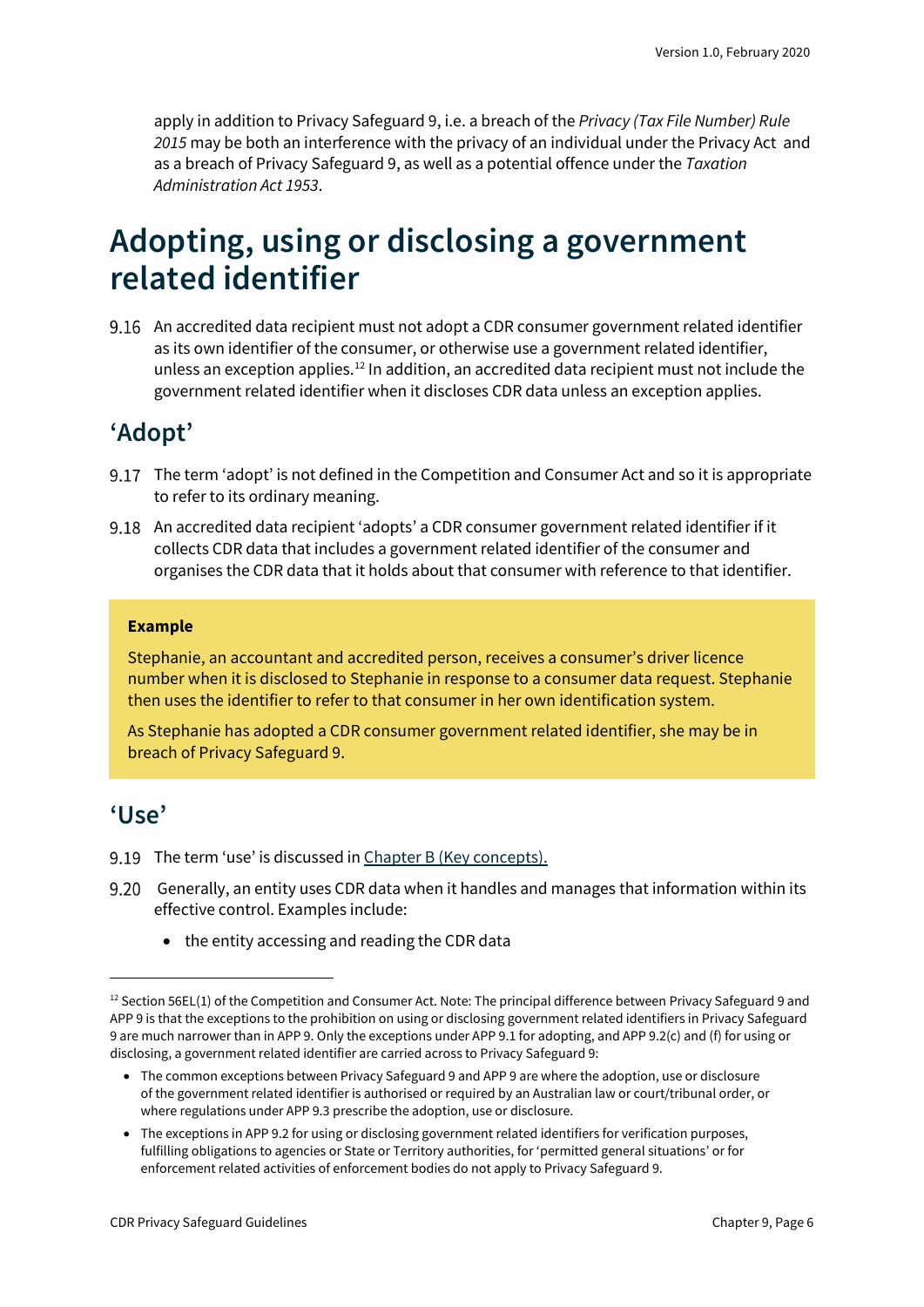- the entity searching records for the CDR data
- the entity making a decision based on the CDR data, and
- the entity passing the CDR data from one part of the entity to another.

### <span id="page-6-0"></span>**'Disclose'**

- 9.21 The term 'disclose' is discussed in [Chapter B \(Key concepts\).](https://www.oaic.gov.au/consumer-data-right/cdr-privacy-safeguard-guidelines/chapter-b-key-concepts)
- 9.22 An accredited data recipient or designated gateway 'discloses' CDR data when it makes it accessible or visible to others outside the entity.<sup>[13](#page-6-2)</sup>

### <span id="page-6-1"></span>**Exceptions**

### Required or authorised by or under an Australian law or court/tribunal order

- 9.23 An accredited data recipient may use a CDR consumer government related identifier, adopt it as its own identifier or include it when disclosing CDR data if this is required or authorised by or under an Australian law or a court/tribunal order.<sup>[14](#page-6-3)</sup>
- The meaning of 'required or authorised by or under an Australian law or a court/tribunal order' is discussed i[n Chapter B \(Key concepts\).](https://www.oaic.gov.au/consumer-data-right/cdr-privacy-safeguard-guidelines/chapter-b-key-concepts)
- 9.25 The Australian law or court/tribunal order should specify:
	- a particular government related identifier
	- the entities or classes of entities permitted to adopt, use or disclose it, and
	- the particular circumstances in which they may adopt, use or disclose it.

### Prescribed by regulations

- An accredited data recipient may use a CDR consumer government related identifier, adopt it as its own identifier of the consumer, or include it when disclosing CDR data if:
	- the identifier is prescribed by regulations
	- the entity is an organisation, or belongs to a class of organisations, prescribed by regulations, and
	- the adoption or use occurs in the circumstances prescribed by the regulations.<sup>[15](#page-6-4)</sup>
- 9.27 Regulations may be made under the Privacy Act to prescribe these matters.<sup>[16](#page-6-5)</sup>

<span id="page-6-2"></span><sup>&</sup>lt;sup>13</sup> Information will be 'disclosed' under the CDR regime regardless of whether an entity retains effective control over the data. This is different to the situation under the Privacy Act, where in some limited circumstances the provision of information from an entity to a contractor to provide services on behalf of the entity may be a use, rather than a disclosure. See paragraph B.144 i[n Chapter B: Key concepts](https://www.oaic.gov.au/privacy/australian-privacy-principles-guidelines/chapter-b-key-concepts/#use) of the APP Guidelines.

<span id="page-6-3"></span><sup>&</sup>lt;sup>14</sup> Section 56EL(1)(c) of the Competition and Consumer Act.

<span id="page-6-4"></span><sup>&</sup>lt;sup>15</sup> Section 56EL(1)(d) of the Competition and Consumer Act and APP 9.3.

<span id="page-6-5"></span><sup>&</sup>lt;sup>16</sup> See the Federal Register of Legislation https://www.legislation.gov.au for up-to-date versions of regulations made under the Privacy Act.